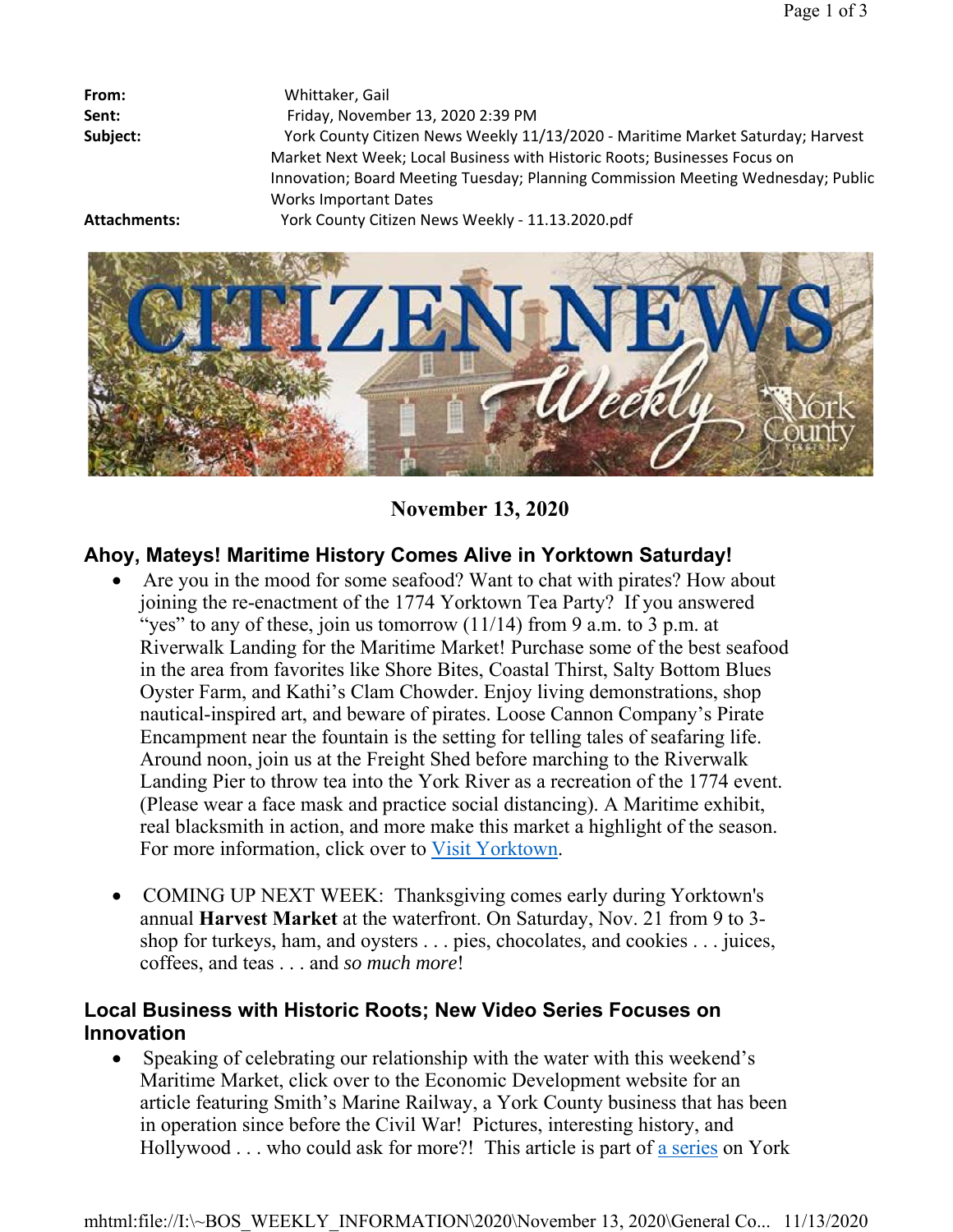County's longest-running businesses. Additional features include the Bargain Box, John Henry Printing, and more!

 Visit the Office of Economic Development website for its new video series spotlighting local businesses and the creative solutions they are using in their operations during the COVID-19 pandemic. Check out "Innovation in a Time of COVID" online.

#### **Board of Supervisors Tuesday, Nov. 17 Meeting to be Remote**

• The Board of Supervisors' November 17 meeting will be held remotely. There are two public hearing items on the agenda as well as a comment period during which citizens may speak. The agenda lists phone lines that are open for public comment on both hearings and for remarks on any topic. The meeting begins at 6 p.m. and will be broadcast live on WYCG-TV (Cox 46, Verizon 38) and online.

### **One Application on Planning Commission Agenda for Wednesday, Nov. 18**

• The Planning Commission meeting scheduled for 7 p.m. next Wednesday has one item on the agenda: A requested amendment to the York County Zoning Map to rezone approximately 376 acres of land located along Fenton Mill Road/Newman Road/Barlow Road from Rural Residential and Limited Business to Planned Development Residential. This meeting will be held in the Board Room of York Hall where in-person comments are welcomed. Doors open at 6:30 p.m. Seating in the Board Room is limited to allow for social distancing and will be available on a first-come, first-served basis. Those in attendance are asked to wear a face covering except when addressing the Planning Commission. Depending on attendance, some individuals may need to wait outside until their turn to speak or space is available indoors. For additional details, please visit the Planning website.

### **Dept. of Public Works Reminds You . . .**

- 2020's last **Household Chemical/Computer Recycling** event in York County is tomorrow (11/14) from 8 a.m. to noon at the County's Operations Center off Goodwin Neck Road. Follow the signs for fast and safe service! Please remain in your car and wait while staff retrieves materials from your vehicle. For a list of accepted items, please visit our Waste Management website.
- York County's **Leaf Collection program begins Monday (11/16).** Bagged leaves placed at the roadside by 7 a.m. on Monday of your selected week will be collected by the end of that week. For the purpose of leaf collection, the County is divided into a northern and a southern zone. For complete details, visit the Leaf Collection website or call (757) 890-3780.

#### *See the attached printable pdf with photos!*